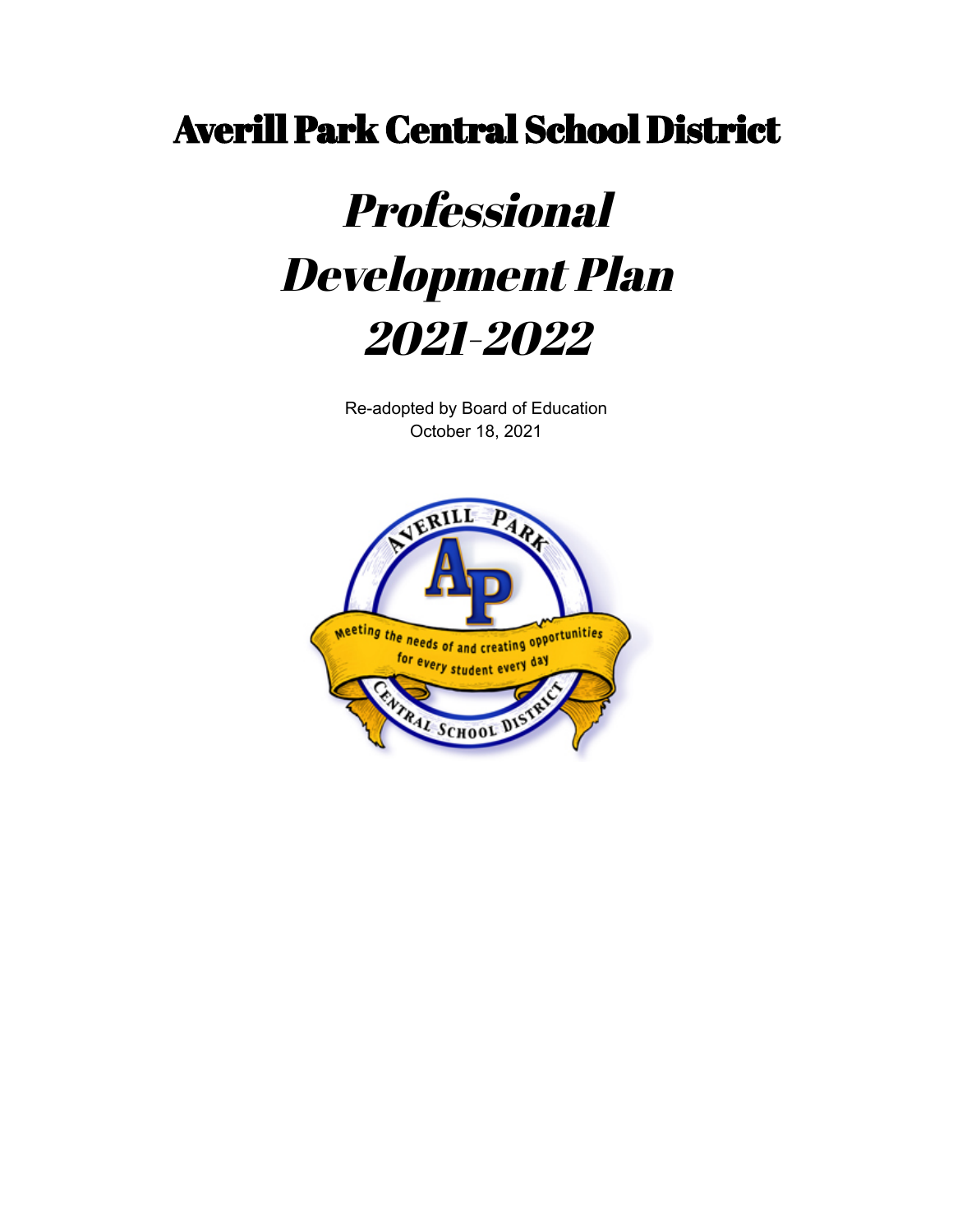# **AVERILL PARK CENTRAL SCHOOL DISTRICT**

#### **DISTRICT PROFESSIONAL DEVELOPMENT TEAM**

| 2021-2022                                                     |
|---------------------------------------------------------------|
| Superintendent of Schools                                     |
| Assistant Superintendent of Schools for Teaching and Learning |
| Director of Teacher & Student Supports/Committee Chair        |
| Director of Special Education & Student Supports              |
| Principal                                                     |
| <b>Assistant Principal</b>                                    |
| <b>Assistant Principal</b>                                    |
| Teacher/Tech Integration Specialist/Community Member          |
| Teacher                                                       |
| Teacher/Curriculum Specialist/Mentor Coordinator/Community    |
| Member                                                        |
| Teacher/Parent/Community Member                               |
| Teacher/Intervention Specialist                               |
| Teacher                                                       |
| Teacher                                                       |
| Teacher                                                       |
|                                                               |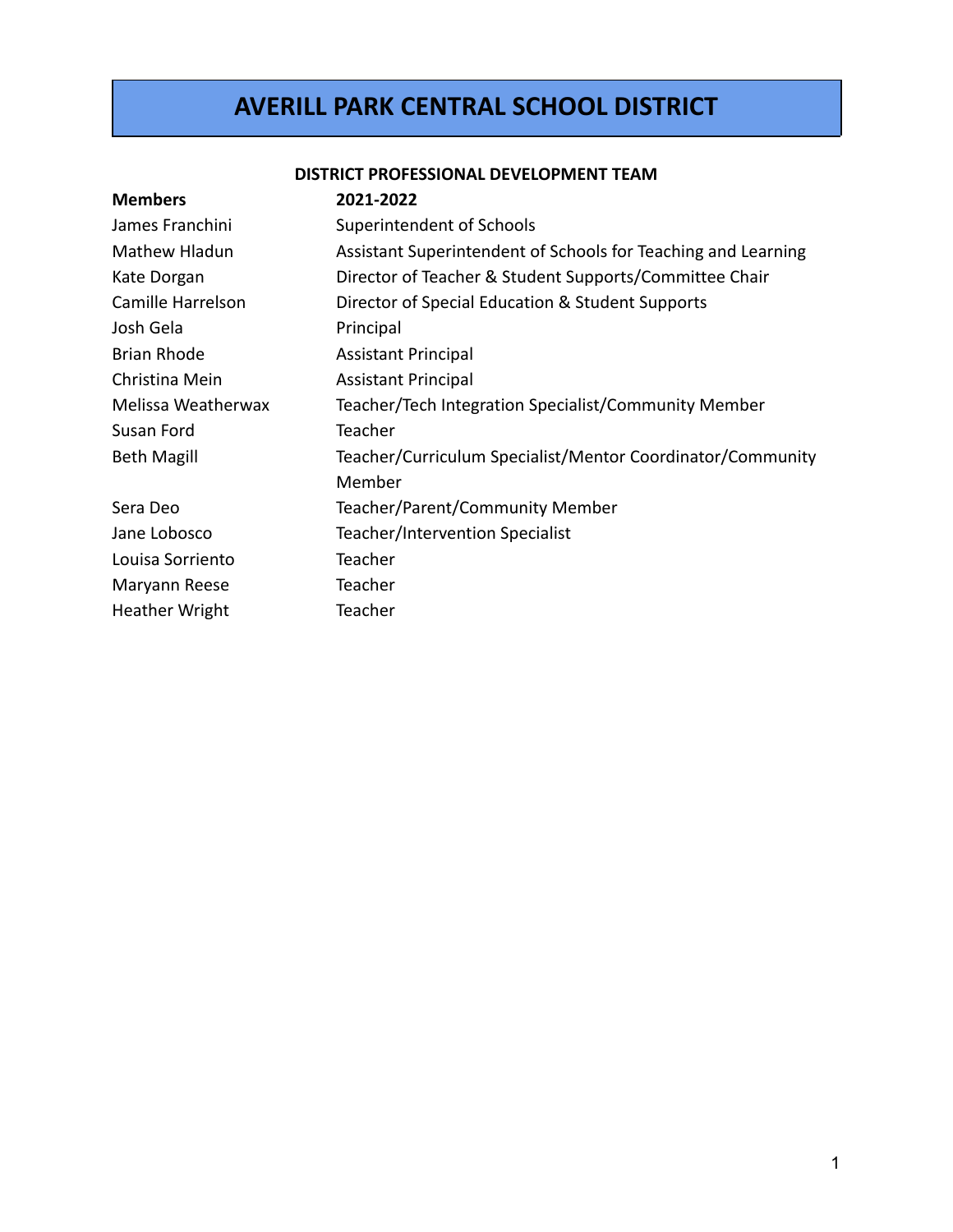# **AVERILL PARK CENTRAL SCHOOL DISTRICT**

| <b>District Name:</b>      | <b>Averill Park Central School District</b> |
|----------------------------|---------------------------------------------|
| <b>BEDS Code:</b>          | 491302060000                                |
| Superintendent:            | James Franchini                             |
| Address:                   | 146 Gettle Road, Station 1                  |
|                            | Averill Park, New York 12018                |
| Phone:                     | $(518) 674 - 7055$                          |
| Fax:                       | (518) 674-3802                              |
| Email:                     | franchinij@apcsd.org                        |
| Year(s) Plan is Effective: | 2021-2022                                   |

# **STATEMENT OF ASSURANCES**

The superintendent certifies that:

- ❏ Planning, implementation and evaluation of the professional development plan were conducted by a professional development team that included teachers, administrators, and others identified in the plan.
- ❏ The plan focuses on improving student performance and teacher practice as identified through data analysis.
- ❏ The plan describes professional development that:
	- ❑ is aligned with state content and student performance standards;
	- ❑ is articulated within and across grade levels;
	- ❑ is continuous and sustained;
	- ❑ indicates how classroom instruction and teacher practice will be improved and assessed;
	- ❑ indicates how each teacher in the district will participate; and
	- ❑ reflects congruence between student and teacher needs and district goals and objectives.
- ❏ The plan indicates an evaluation of the effectiveness of the professional development and a mechanism to adjust activities based upon the evaluation.
- ❏ The plan or the annual update to the plan was adopted at a public meeting by the Board of Education.

Signature (Superintendent of Schools)

\_\_\_\_\_\_\_\_\_\_\_\_\_\_\_\_\_\_\_\_\_\_\_\_\_\_\_\_\_\_\_\_\_\_\_

\_\_\_\_\_\_\_\_\_\_\_\_\_\_\_\_\_\_\_\_\_\_\_\_\_\_\_\_\_\_\_\_\_\_\_

Date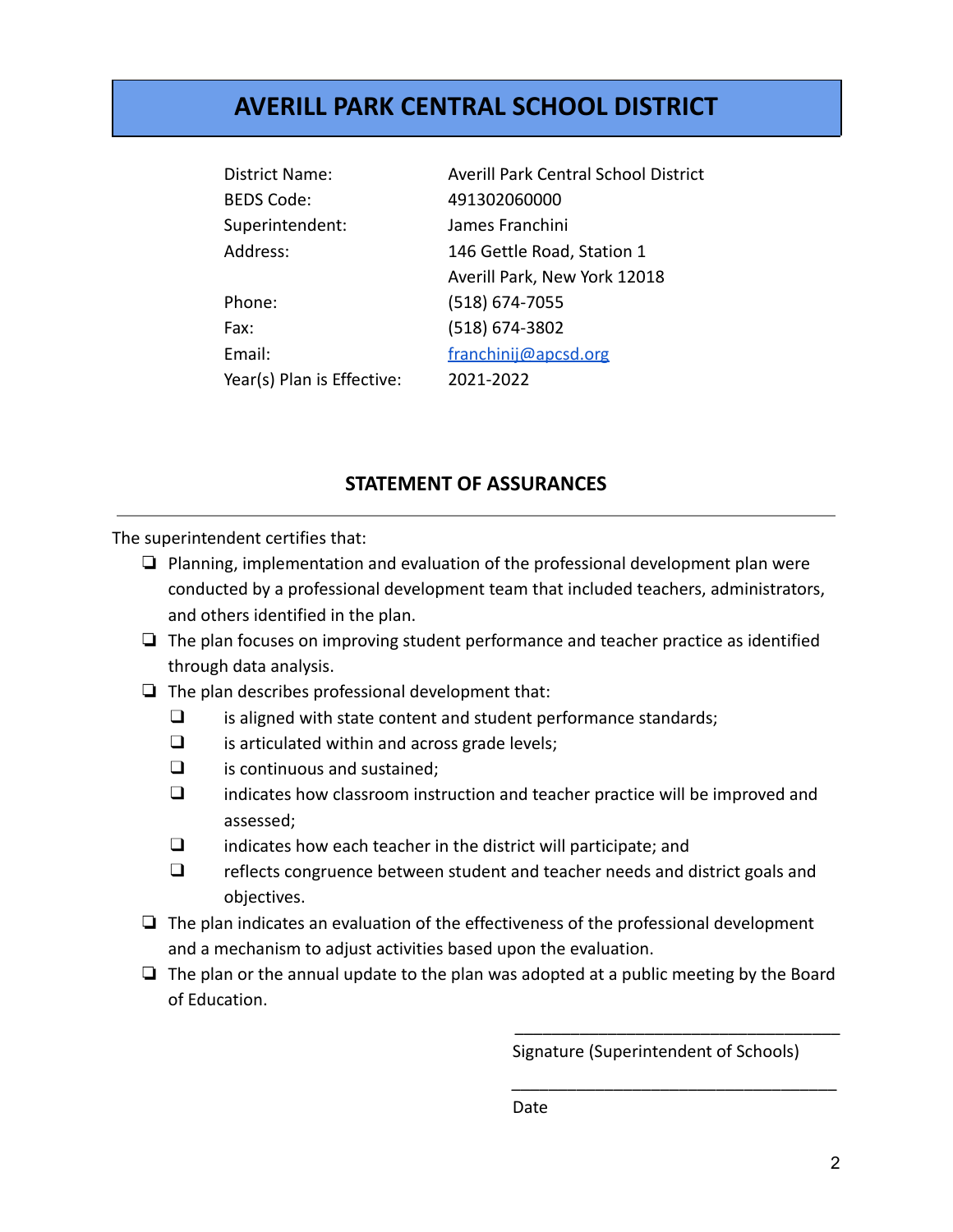# **NEEDS ASSESSMENT/DATA ANALYSIS FOR PROFESSIONAL DEVELOPMENT**

The Averill Park Central School District looks at multiple factors in determining professional development needs. The Professional Development Committee will provide ongoing needs assessments to promote systemic professional learning and student growth and receive feedback from all stakeholders.

The Averill Park Professional Development Committee has created a program of professional development based on the following:

- ❏ Averill Park District annual goals
- ❏ District plans- Technology; Guidance; Safety Plan; Response to Intervention; Special Education
- ❑ Staff identified needs
- ❏ NYS School Report Card & ESSA data; Annual Yearly Progress of all subgroups
- ❑ Student standardized assessment results
- ❑ Universal Screening & Benchmark data
- ❑ On-going formative and summative assessments
- ❑ National Student Clearinghouse Student Tracker Data
- ❑ Comparative data on commencement assessments

# **PROFESSIONAL DEVELOPMENT SYSTEM**

#### **Expected Teacher/Assistant Participation**

Professional development opportunities will be made available to all teachers and Level III Teaching Assistants. Opportunities may be targeted for specific groups, teams and schools. Teachers/assistants are invited and encouraged to participate in activities and identify additional opportunities to meet their needs.

# **Access and Communication of Professional Development Opportunities In-district PD proposals:**

The District supports staff learning from each other. To promote teacher participation, innovation, creativity and reflection, any staff member can submit an Inservice Course Proposal Form, located on the AP Teaching & Learning website. The proposal will be reviewed by a committee for feedback to the Assistant Superintendent of Teaching & Learning or Director of Teacher & Student Support.

Each proposal/instructor will:

❖ Be aligned with District goals & initiatives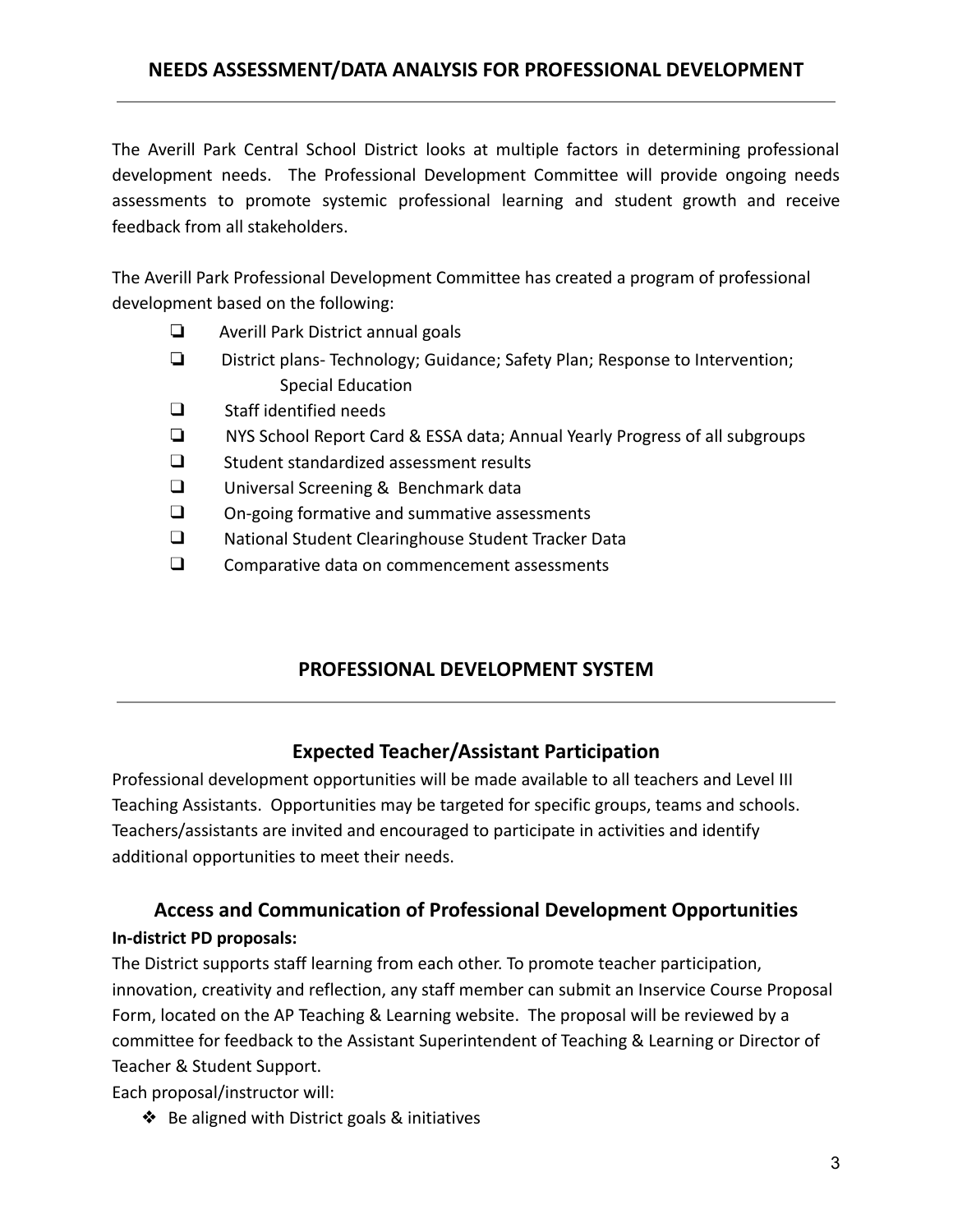- ❖ Aim to improve student learning
- ❖ Proposals may be approved, denied, or returned to the author with suggestions for compliance with the criteria
- ❖ Approved proposals will be entered into the Stafftrac catalog

#### **In-district PD/in-service offerings**:

All opportunities available within the district will be listed on the Teaching & Learning website and listed in the PD catalog within Stafftrac. Staff will sign up for course approval within Stafftrac for determination of Averill Park PD credit. If Averill Park credit is not allowed, staff can continue with course participation to further their own learning.

Mandated annual trainings such as Right to Know/Blood Borne Pathogens, DASA, School Violence, EDLaw2D, and Sexual Harassment will be provided to all staff at the beginning of each school year.

## **Out of district offerings:**

Local offerings from commonly used providers are shared on the AP Teaching & Learning website.

Staff may self-initiate locating professional learning opportunities that are sponsored by organizations outside of the Averill Park District and seek approval via Stafftrac. If credit is not allowed, staff will be encouraged to participate for their own learning needs.

Staff requesting reimbursement for conferences must use the Stafftrac conference template for determination of approval.

# **Approval & Record Keeping**

The Professional Development Committee will review and ensure opportunities for those with Initial and Professional certification to complete professional development hours as required by NYS Education Department. All certificated professionals, including Level III Teaching Assistants, will have a record of all professional development related to certification which may include the District's online program StaffTrac. This program allows teachers & teaching Assistants (Level 3) to register for in-district offerings; register for out-of-district offerings listed; apply for in-service or CTLE credit; request permission and financial support to attend out-of-district conferences and workshops; and submit verification of each.

Per Article 18 of the APTA contract, members who have satisfactorily completed courses in their field of service for in-service credit as approved by the Superintendent, will be compensated. Teachers following the procedure for approval via Stafftrac- AP's online tracking software, must submit evidence of completion. Courses will be approved for professional development credits if they are sponsored by an accredited institution or included in the NYS CTLE sponsors listing (<http://www.highered.nysed.gov/tcert/resteachers/ctlesponsors.html>)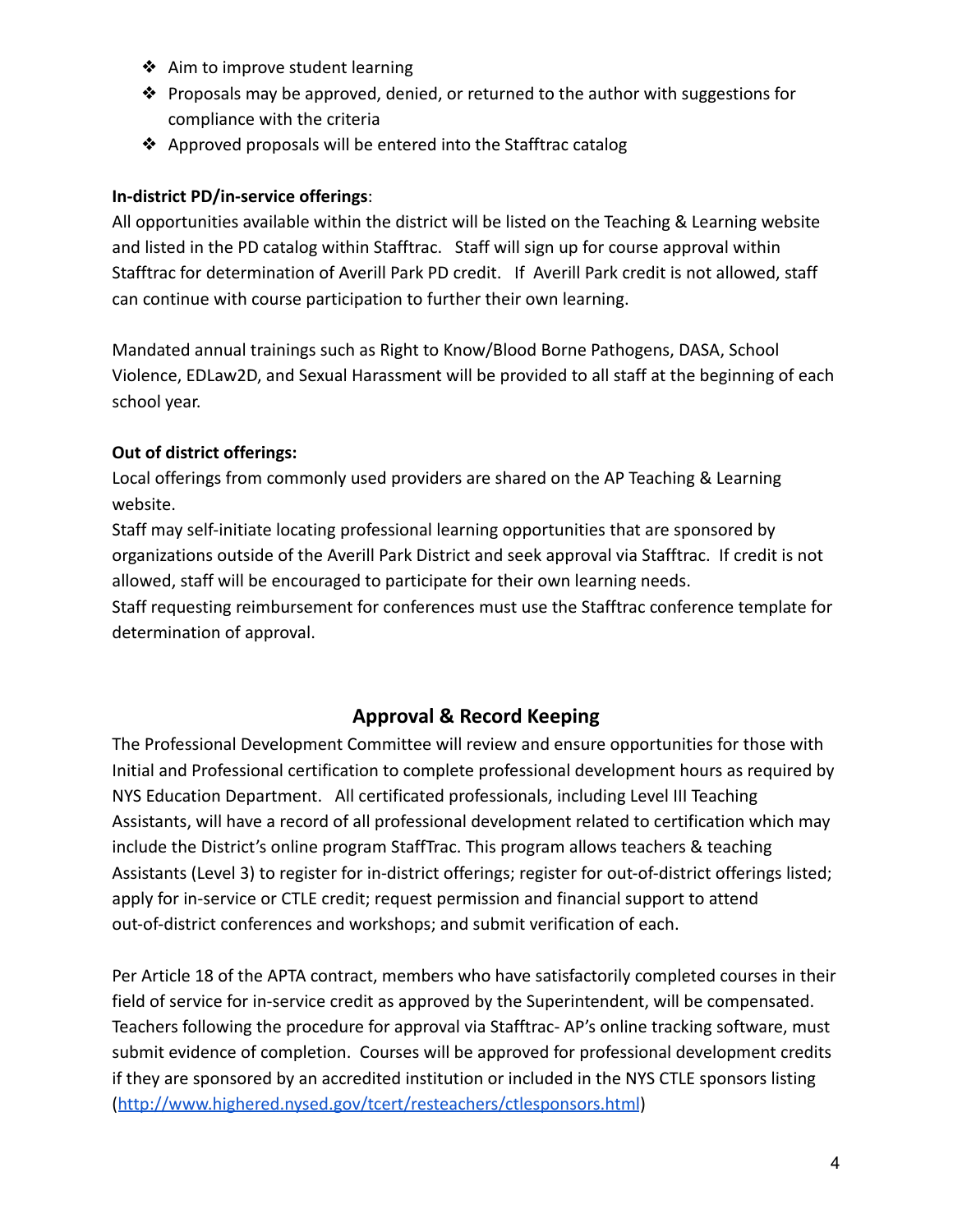# **Continuing Teacher and Leader Education- CTLE**

(Note: this section does not apply to teachers who hold Permanent Certification)

Teachers with Professional Certificates must complete 100 hours of professional learning/CTLE every five (5) years in order to continue to hold certification and teach in New York State. The first professional development period begins July 1 following the effective date of the certificate.

The Averill Park School District will annually provide opportunities for faculty to engage in high-quality professional development. A number of these activities are eligible to obtain CTLE credit towards the 100 hour requirement set forth by the NYS State Education Department. NYSED defines eligible CTLE opportunities as follows: Acceptable CTLE must be conducted through activities designed to improve the teacher or leader's pedagogical and/or leadership skills, targeted at improving student performance, including but not limited to formal CTLE activities. Such activities shall promote the professionalization of teaching and educational leadership, as applicable, and be closely aligned to district goals for student performance.

Hours allocated within the teachers' school year to meet this requirement may include:

- Superintendent's Conference Day workshops and trainings
- Workshops, conferences, in-service offerings, and technology integration opportunities
- Online courses and webinars
- Release time during the school day for *guided* curriculum work- approved CTLE time
- Annual health and safety trainings
- Teacher evaluation using Danielson Frameworks to promote professional growth of all staff as per Annual Professional Performance Review plan (APPR)

CTLE providers that are frequently used at Averill Park are:

| Averill Park Central School District     | <b>NYSUT</b>  |
|------------------------------------------|---------------|
| <b>BOCES - Questar or Capital Region</b> | CASDA         |
| Greater Capital Region Teacher Center    | <b>SAANYS</b> |
| NYSED                                    | <b>RBFRN</b>  |

NYS website for Approved Continuing Teacher and Leader Education (CTLE) Sponsors:

<http://www.highered.nysed.gov/tcert/resteachers/ctlesponsors.html>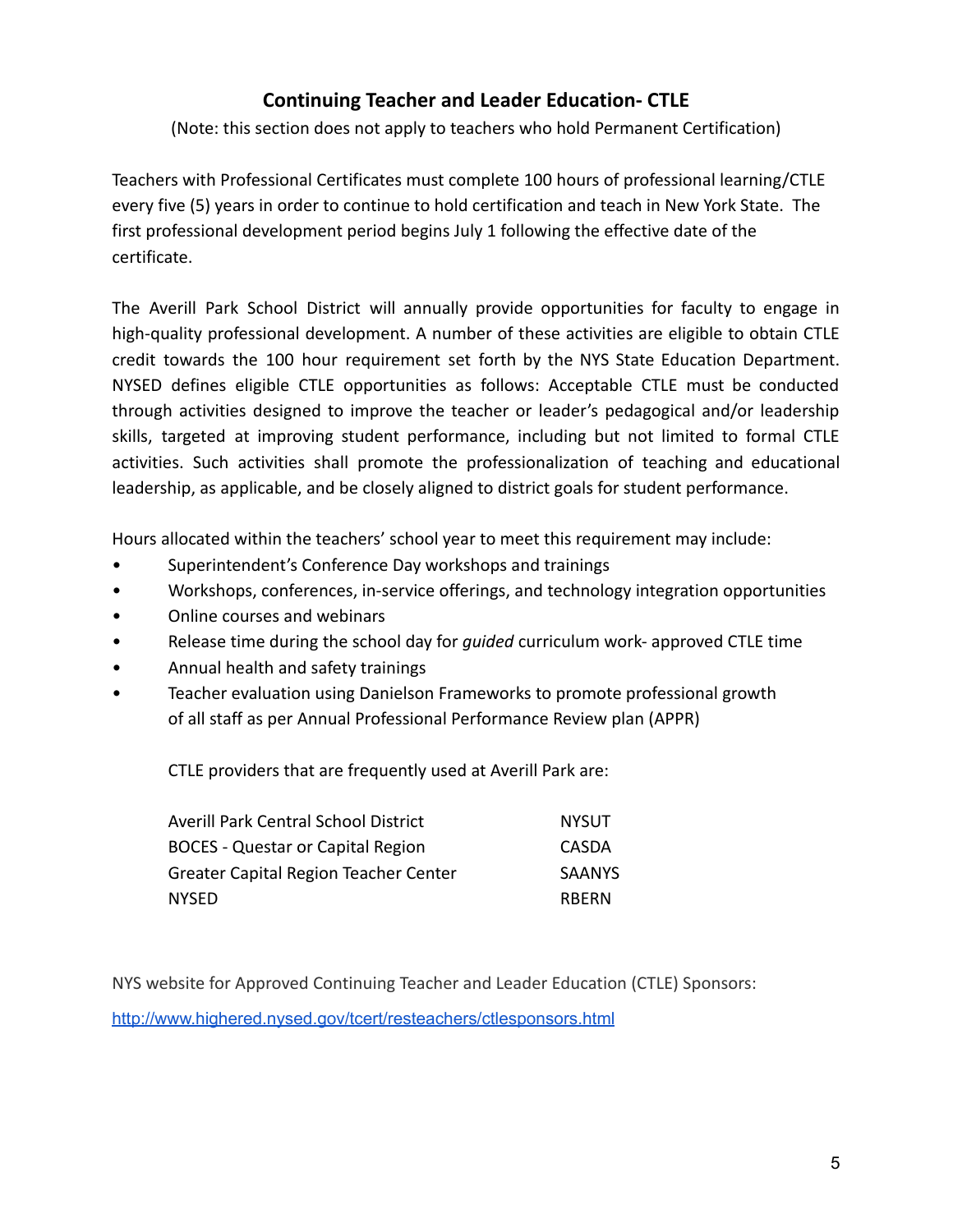# **Tracking of hours**

It is incumbent of the individual to maintain their own recording document of the 100 hours. AP approved courses will be logged via Stafftrac. Any CTLE activities completed outside of the district will be recorded by the individual and not a responsibility of the district to track. Each staff member will need a Certificate of Completion from the provider to be used as evidence of their hours.

NYS sample documentation form can be found on the District's Teaching & Learning website.

# **TEACHER MENTORING PROGRAM**

Additional information is described in the "Mentoring Guidebook" located on the Teaching & Learning website <https://sites.google.com/apcsd.org/professionallearning/home>

# **Purpose**

Averill Park's Mentoring Program is a three-year continuous series of professional development activities where new teachers are introduced to Averill Park's culture, processes and structures. It's goal is to minimize the transition to the District thus maximizing student learning and development and to enrich all teachers' knowledge about teaching and learning (pedagogical practices). The Mentoring Program is part of a larger system of Professional Development Plan. New teachers will work with a mentor who will offer support, challenge and vision throughout the first year of their employment at Averill Park. Second year teachers have the option to work with a peer mentor for the purpose of supporting a culture of continued growth and collaboration among teachers. Third year teachers work independently but are required to attend training throughout the year.

# **Mentor Selection**

The Mentor Coordinator will secure a list of tenured professionals interested in being a mentor and who have completed an application. The building principal/Asst Superintendent for Teaching & Learning will work with the Mentor Coordinator to find the right mentor for the newly hired professional.

Priority will be given to teachers who meet the criteria and most closely match the subject area/grade level of the Mentee.

# **Role and Responsibilities of the Mentor**

- Regular interaction with the mentee
- Confidential feedback on curriculum and instructional planning/delivery, classroom environment/management, and professional responsibilities
- Model teaching techniques, effective communication skills with families and display professionalism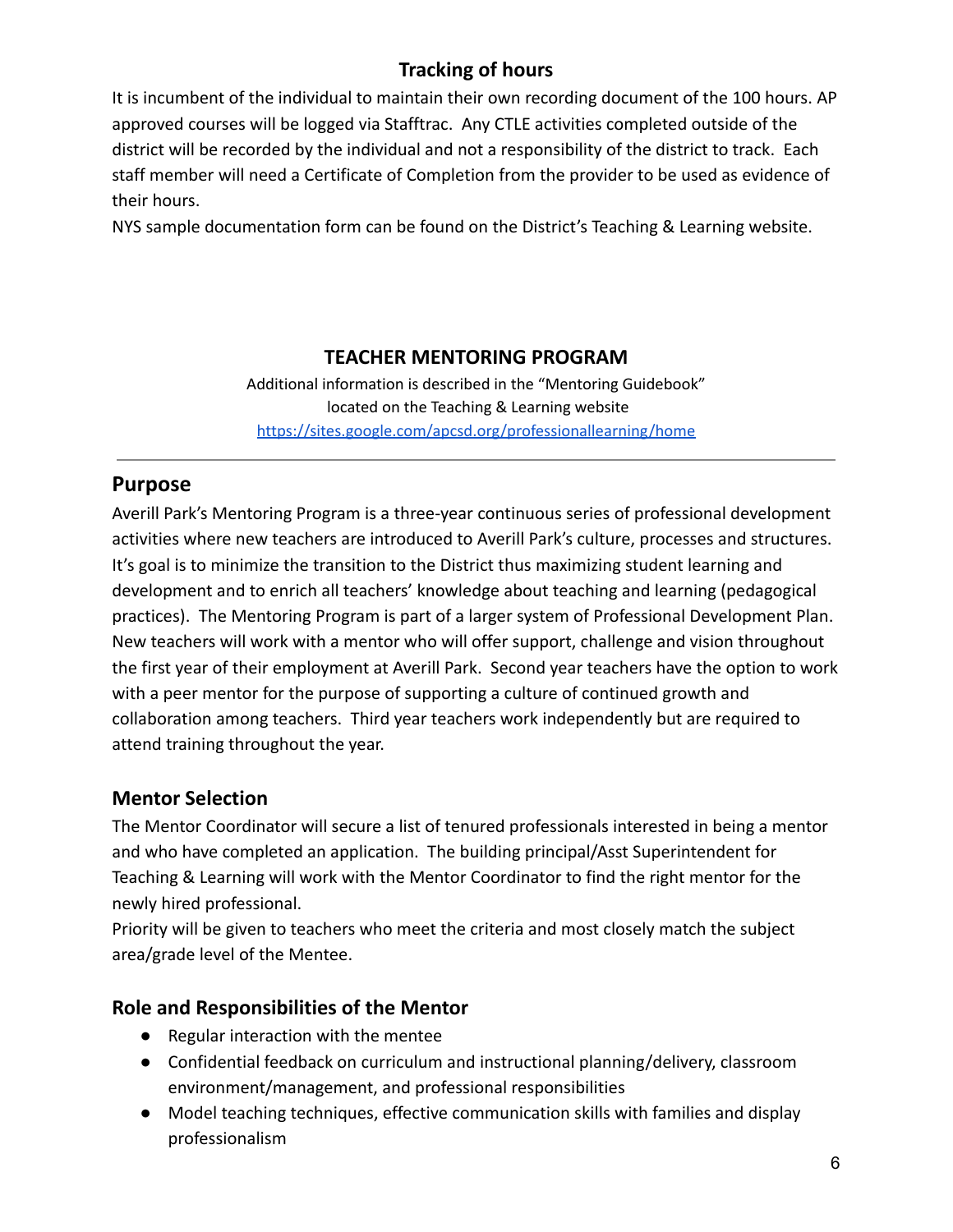- Offering support through empathic listening and by sharing of experiences
- Facilitating reflection and problem solving on methodology & counseling through difficulties
- Accessing building, district and state resources for the new teacher
- Scheduling visits at mutually agreed upon times to allow for structured conversations around areas of interest and concern
- Keeping an accurate record of time spent with the new teacher and submit to the Mentor Coordinator at the end of the year
- Attend mentor training sessions and informational meetings
- Self-evaluate, using a provided checklist, to assess his/her relationship with the Mentee

# **Preparation of Mentors**

Mentors will have completed the District's "Danielson Frameworks for Teaching" training. Additionally, they will minimally complete 6-hours of Mentor training. Mentors will meet with the Mentor Coordinator to ensure understanding of the role they are taking on and required reporting of time spent.

Mentors will attend New Teacher Orientation with Mentees in August and have a half-day to work with the mentees on orientation to their assigned buildings . Quarterly group meetings will occur during the school year in addition to individual times set up between the mentee and mentor.

# **Mentoring activities may include:**

- New Teacher Orientation
- Development of goals
- Peer-coaching
- Mentor model/demonstration lessons
- Participation in in-service courses
- Building level Mentor-Mentee support groups
- Visitations (within and outside of the district
- Mentor/Mentee planning sessions and/or discussions on topics such as curriculum, instructional strategies, preparation for evaluation, teacher responsibilities, classroom management, or parent conferences

# **Time allotted for mentoring**

*For mentees that are new to teaching:*

Prior to the start of the year: Meet with Mentee a minimum of 6 hours Monthly: Meet with Mentee individually for a minimum of 2 hours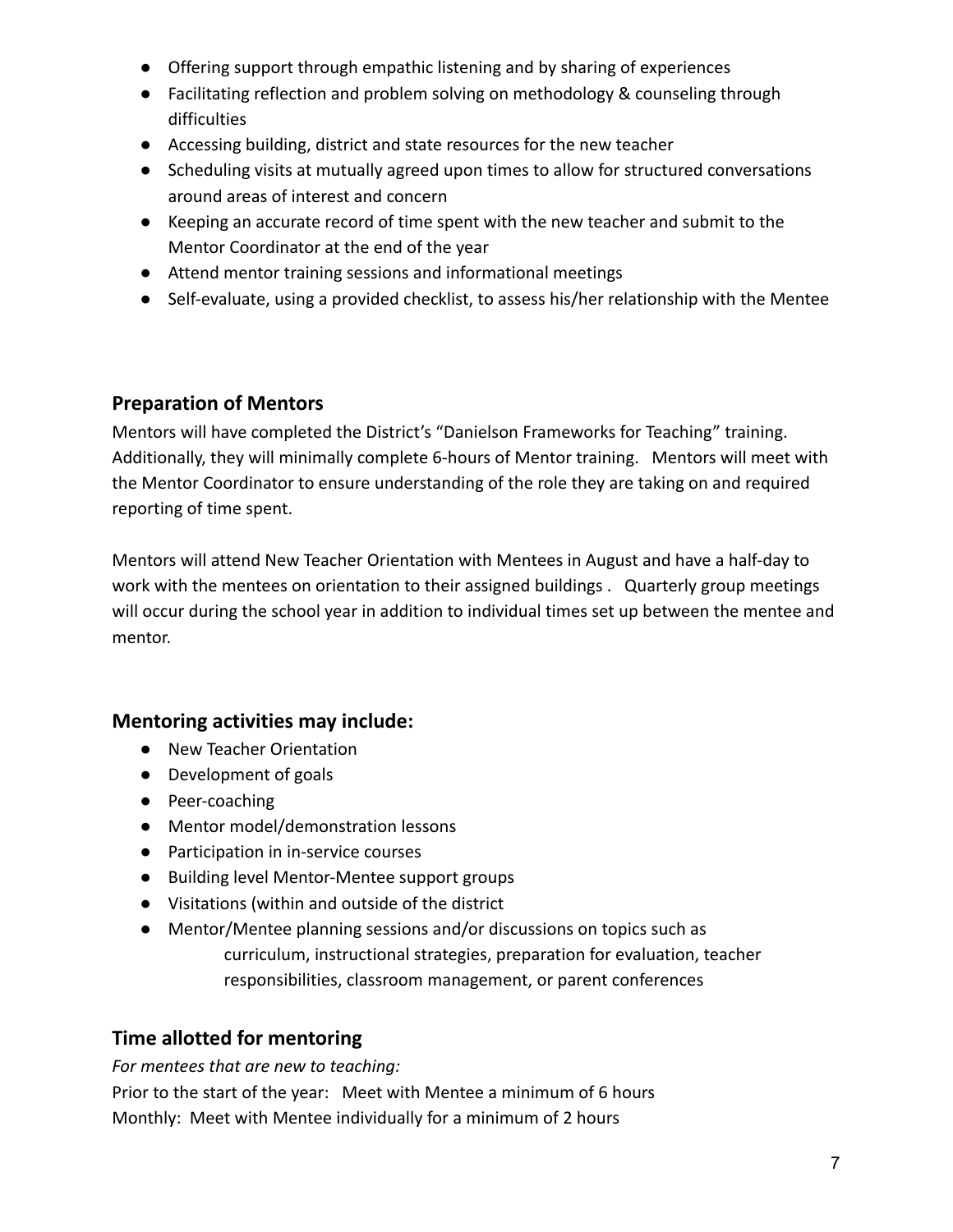# During the year: Attend 3 building meetings together and participate in 3 release days Participate in 3 release days. First one must be before December 1st.

## *For mentees with prior teaching experience:*

During the year, meet with a monthly mentee group for a minimum of 15 hours per year. Option for 3 release days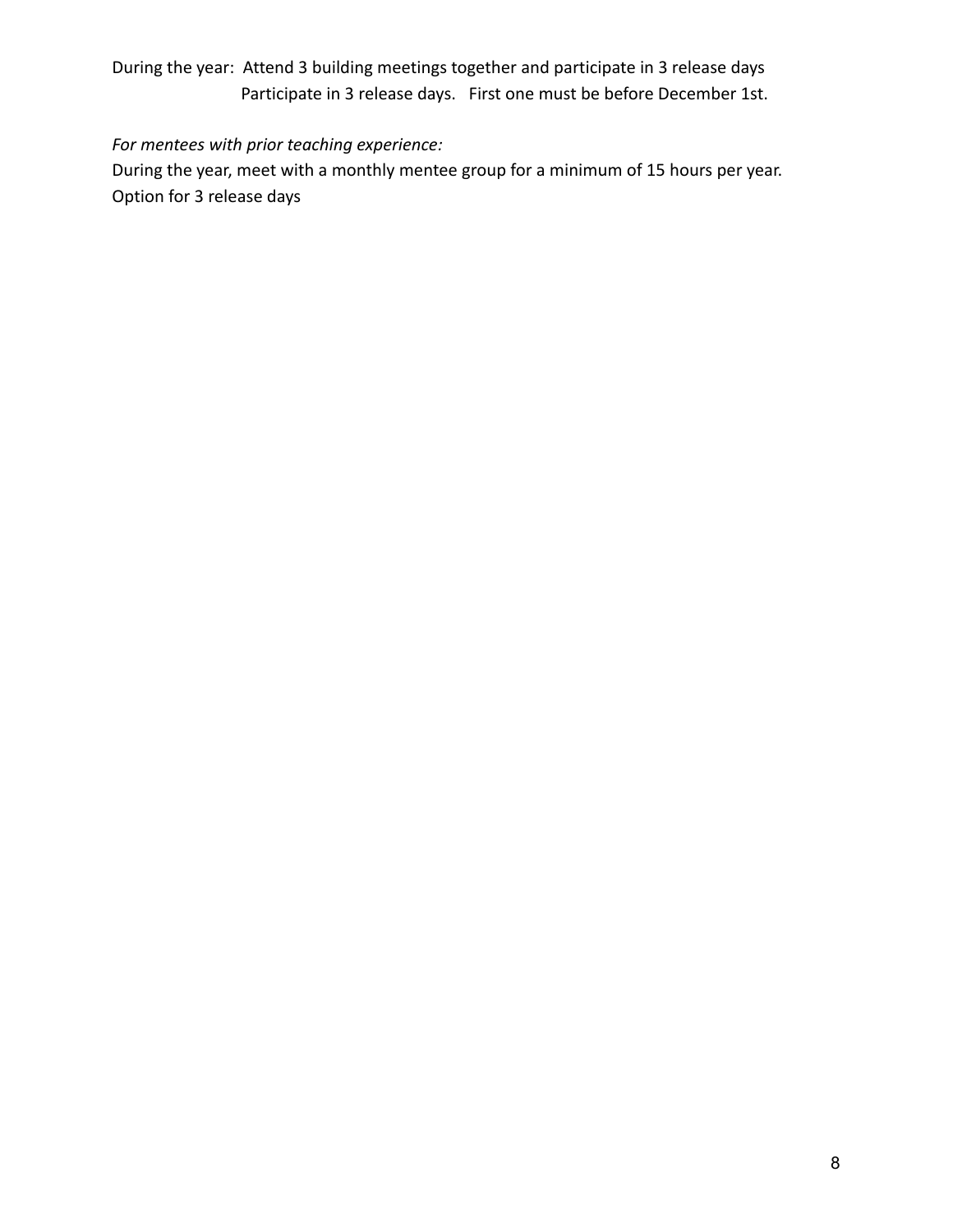# **Goal 1:** *Teaching and engaging students within the classroom setting.*

| <b>Action</b>                                                                                                                                                                            | <b>Time frame</b>                                                    |  |
|------------------------------------------------------------------------------------------------------------------------------------------------------------------------------------------|----------------------------------------------------------------------|--|
| Reading League: K-5 trainings on science of reading at the<br>primary and intermediate elementary levels                                                                                 | 2- 1/2 days in October<br>1/2 day in January<br>2- 1/2 days in March |  |
| Regular embedded support from Tech Integration,<br>Instructional & SEL Specialists (group or individual)                                                                                 | Throughout the year                                                  |  |
| Training sessions on Learning Management Systems<br>(SeeSaw, Google Classroom)                                                                                                           | Fall for staff as needed                                             |  |
| Faculty Meeting/Academic Learning Team collaboration<br>sessions with colleagues of best practices                                                                                       | Throughout the year                                                  |  |
| Specially Designed Instruction trainings and embedded for<br>K-12 special education staff                                                                                                | Throughout the year                                                  |  |
| Danielson for Teaching training for new teachers                                                                                                                                         | Fall                                                                 |  |
| Group or individual support on technology programs<br>supporting classroom instruction ex: Freckle, IXL, SeeSaw,<br>Google Classroom, Keyboarding without Tears                          | Throughout the year                                                  |  |
| <b>Evaluation:</b><br>Inservice evaluation responses<br>Throughout the school year, building principals/teacher leaders will survey staff on current<br>needs to drive future offerings. |                                                                      |  |

# **Goal 2:** *Supporting the social emotional/wellness needs of students and staff*

| <b>Action</b>                                                                                                           | <b>Time frame</b>   |
|-------------------------------------------------------------------------------------------------------------------------|---------------------|
| <b>Wellness Warriors Committee Programs</b>                                                                             | Throughout the year |
| Regular embedded support from 2 district<br>SEL coaches, building counselors,<br>psychologist(s), and/or social worker. | Throughout the year |
| Superintendent Conference Day presentation                                                                              | September           |